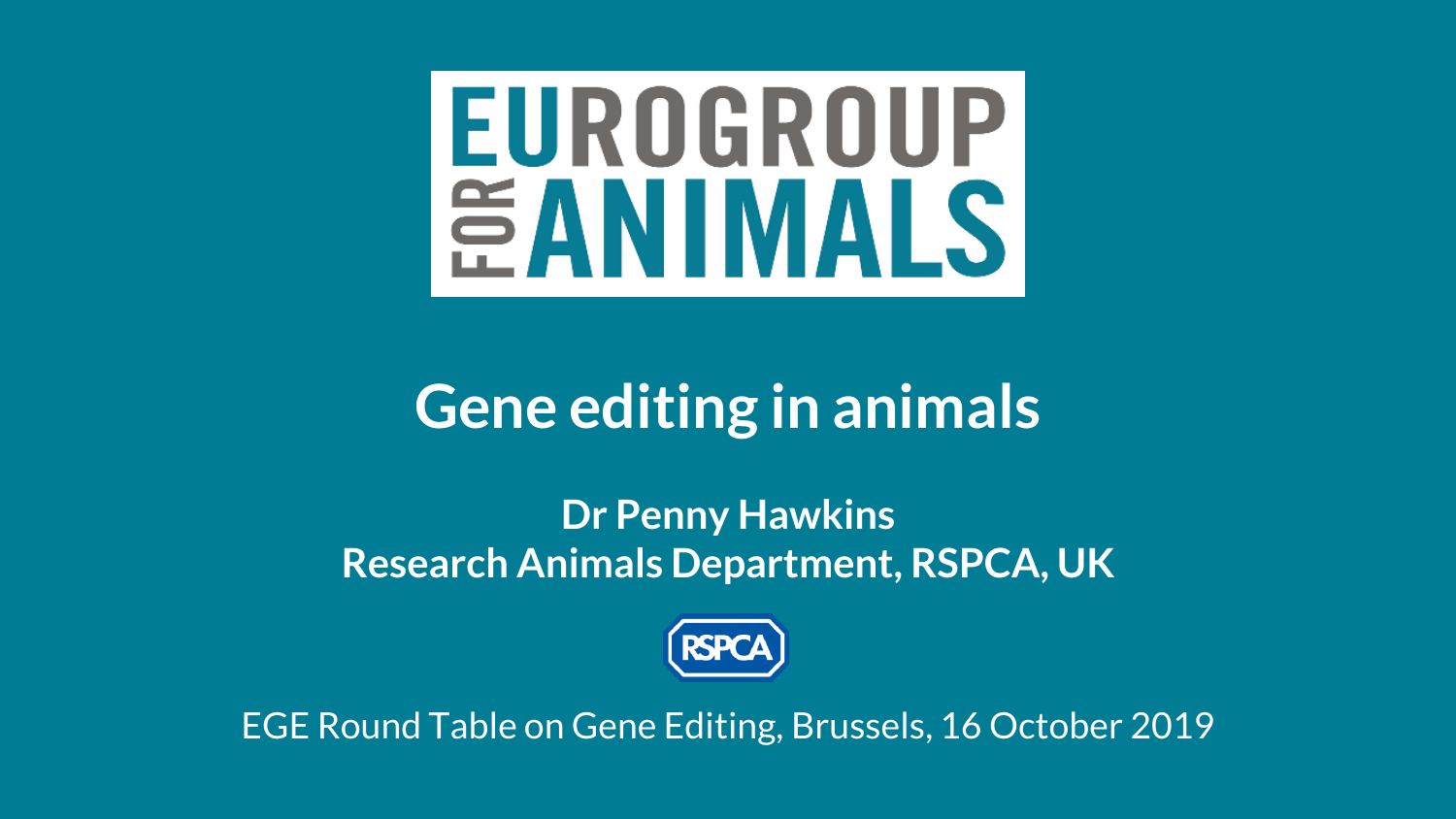# **Humans have been 'modifying' animals for millennia**

- **Training**
- Selective breeding
- Surgical mutilations
- Administering drugs and hormones
- Therapeutic modification
- Mutagens
- Genetic technologies







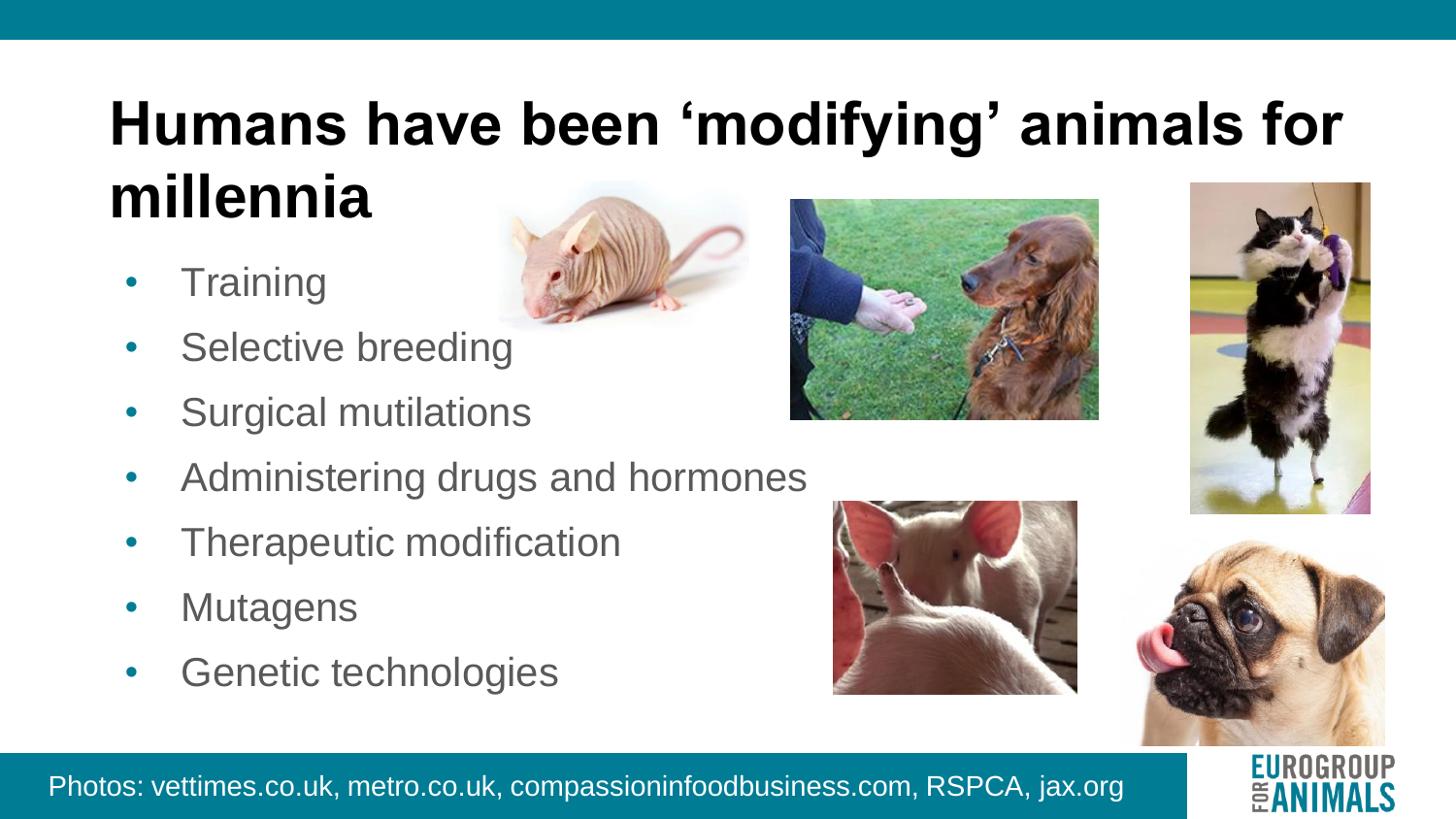#### **Does the use of gene editing raise specific ethical issues?**

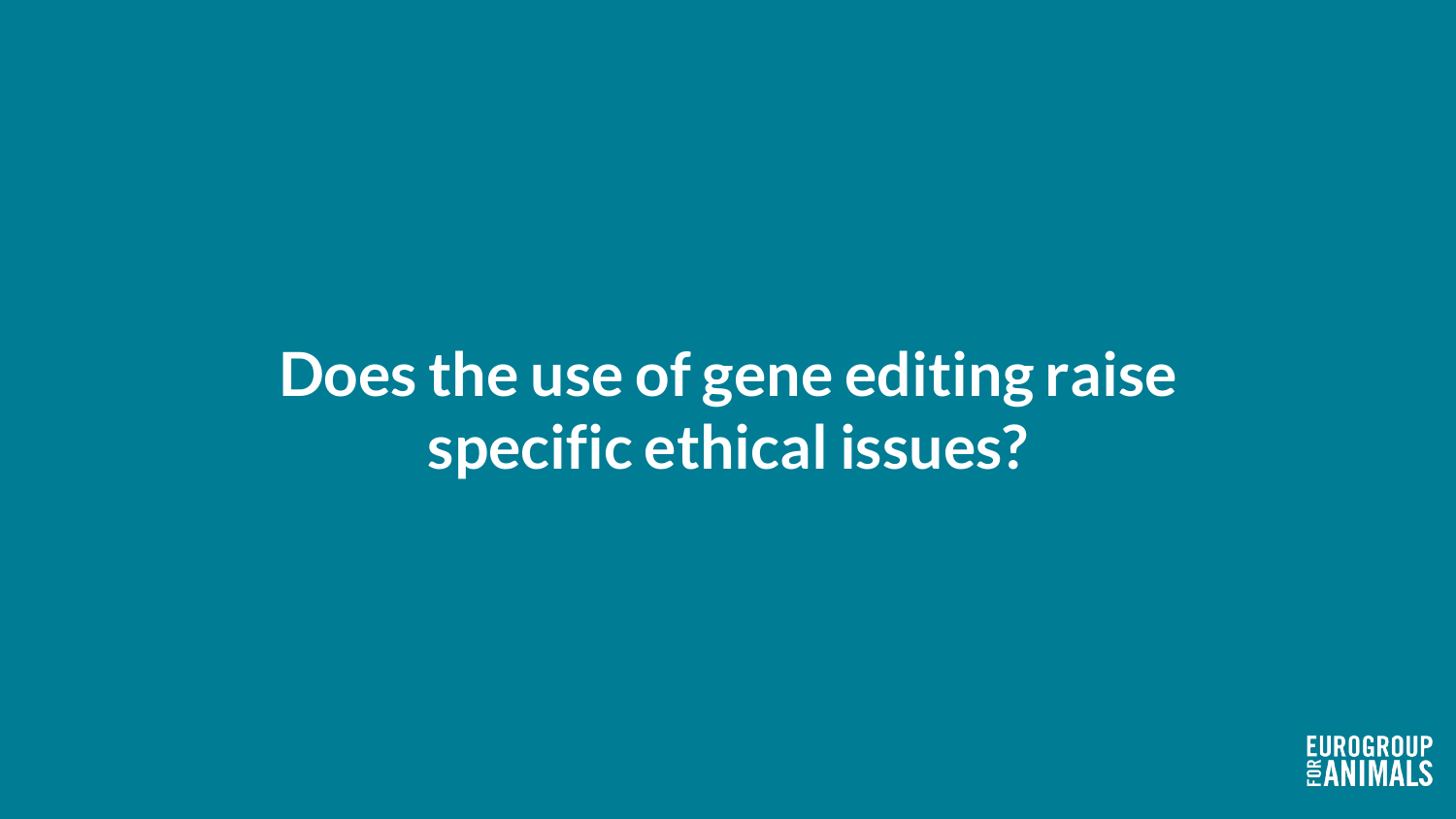# **What is different about genome editing (GE)?**

- Outcomes are **unpredictable**, even with 'more precise' techniques such as CRISPR
- Enables **instant, substantial and multiple changes** to the genome
- Genes from **different species** can be inserted, which would not be possible using conventional techniques
- It is being used in increasing **numbers of species**
- There are genuine and legitimate public concerns about **'naturalness'** and **animal integrity**
- These concerns are **not taken into account**



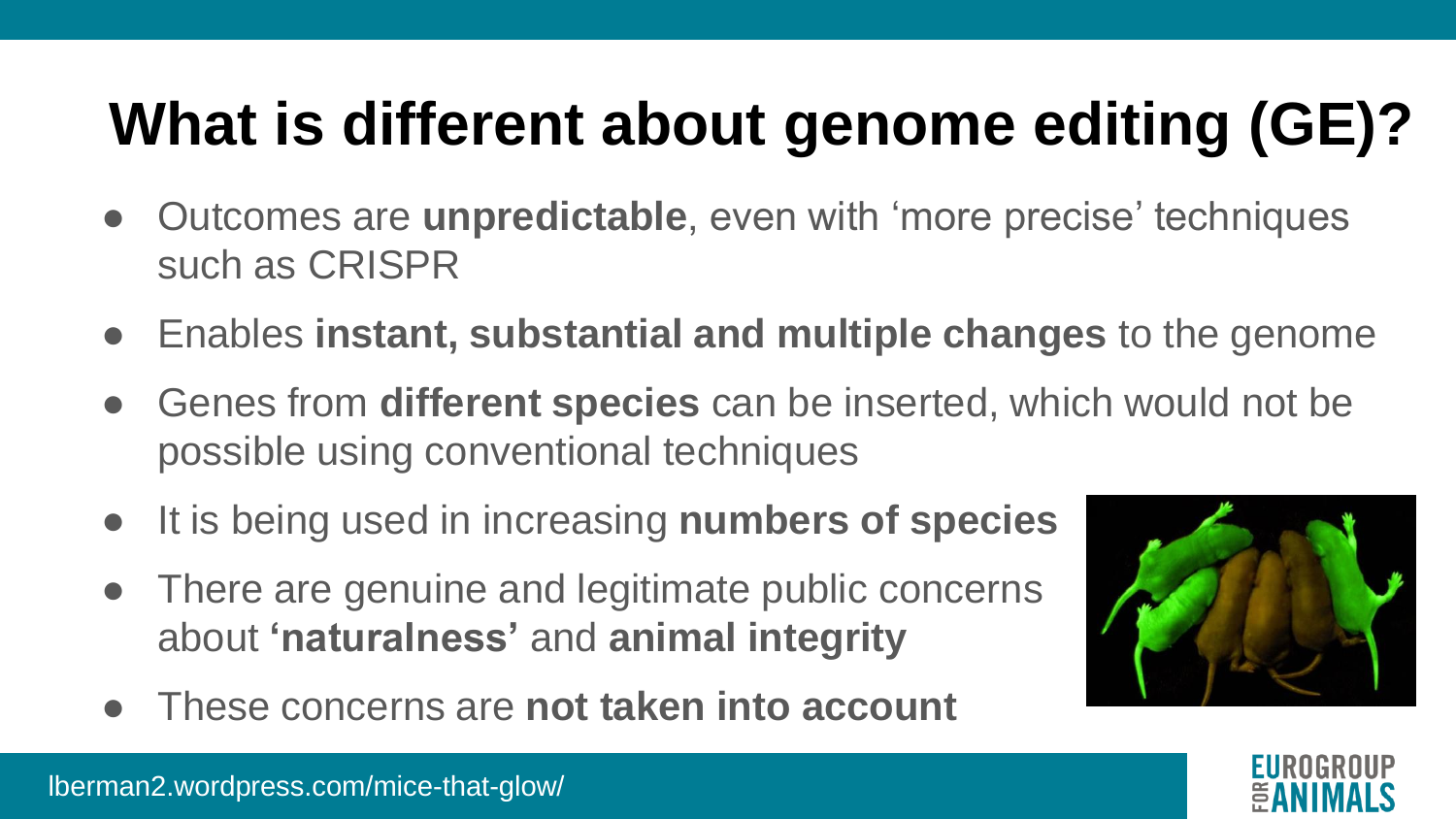#### **A researcher who helped to develop CRISPR says …**

I had been **astounded at how quickly** labs around the world had adopted the technology for applications across biology, from modifying plants to altering butterfly-wing patterns to fine-tuning rat models of human disease.

At the same time, I'd **avoided thinking too much** about the philosophical and ethical ramifications of widely accessible tools for altering genomes.

Like everyone else, **I wanted to get on with the science** made possible by the technology.

Jennifer Doudna, Nature 2015, doi:10.1038/528469a

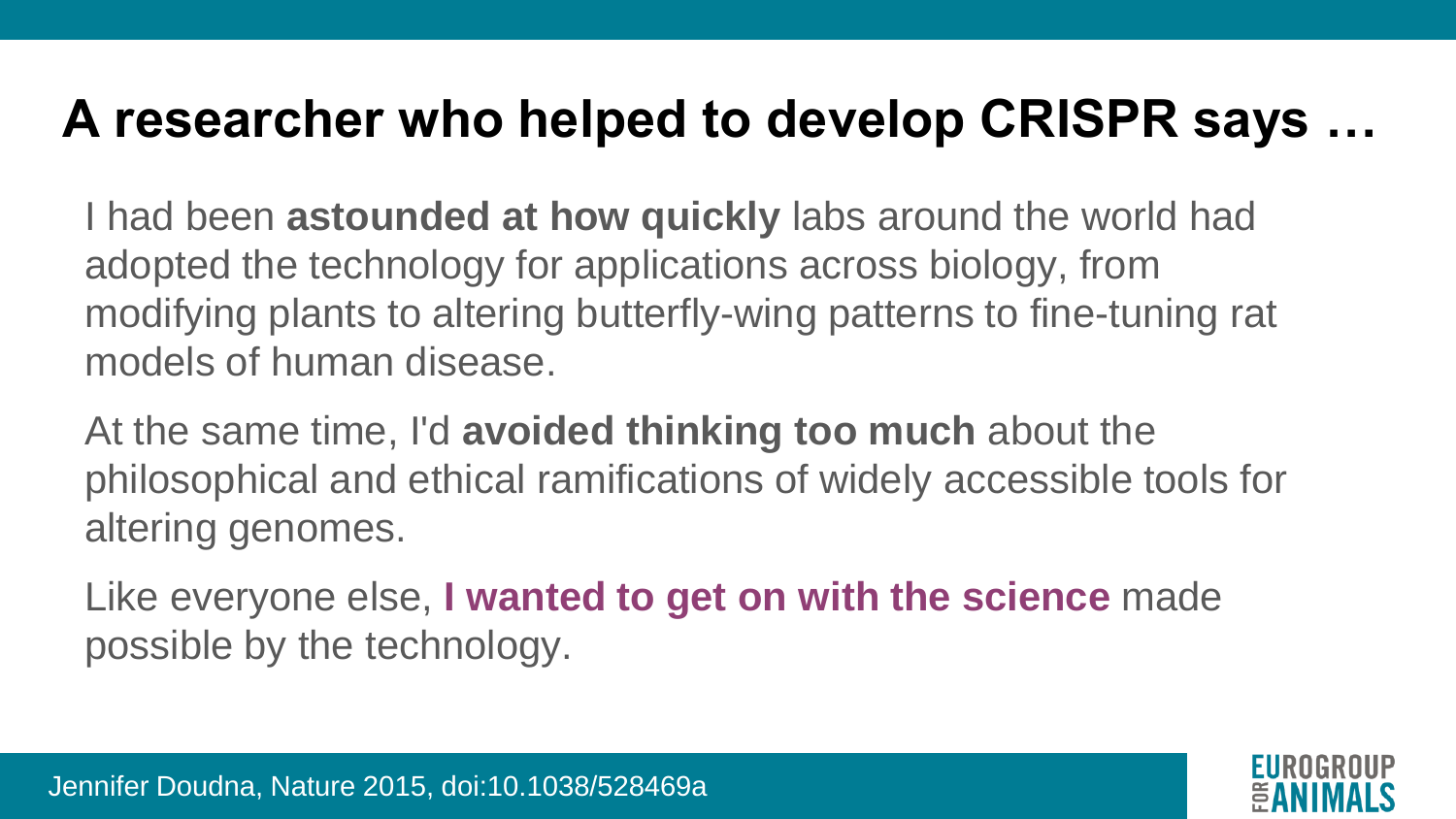### **Time to reflect and reassess**

- Polled' calves who had been edited using TALENS
- Recombinetics, Inc: the calves are 'precision bred'
- US Food & Drug Administration: they carry multiple antibioticresistance genes from bacterial plasmid vector and have widespread deletions and rearrangements
- **Multiple sources of stray DNA – plasmid vectors; culture media (e.g. bovine DNA in GE mice, from fetal bovine serum); pathogens**
- **It is unethical to continue using this technology without understanding these effects**



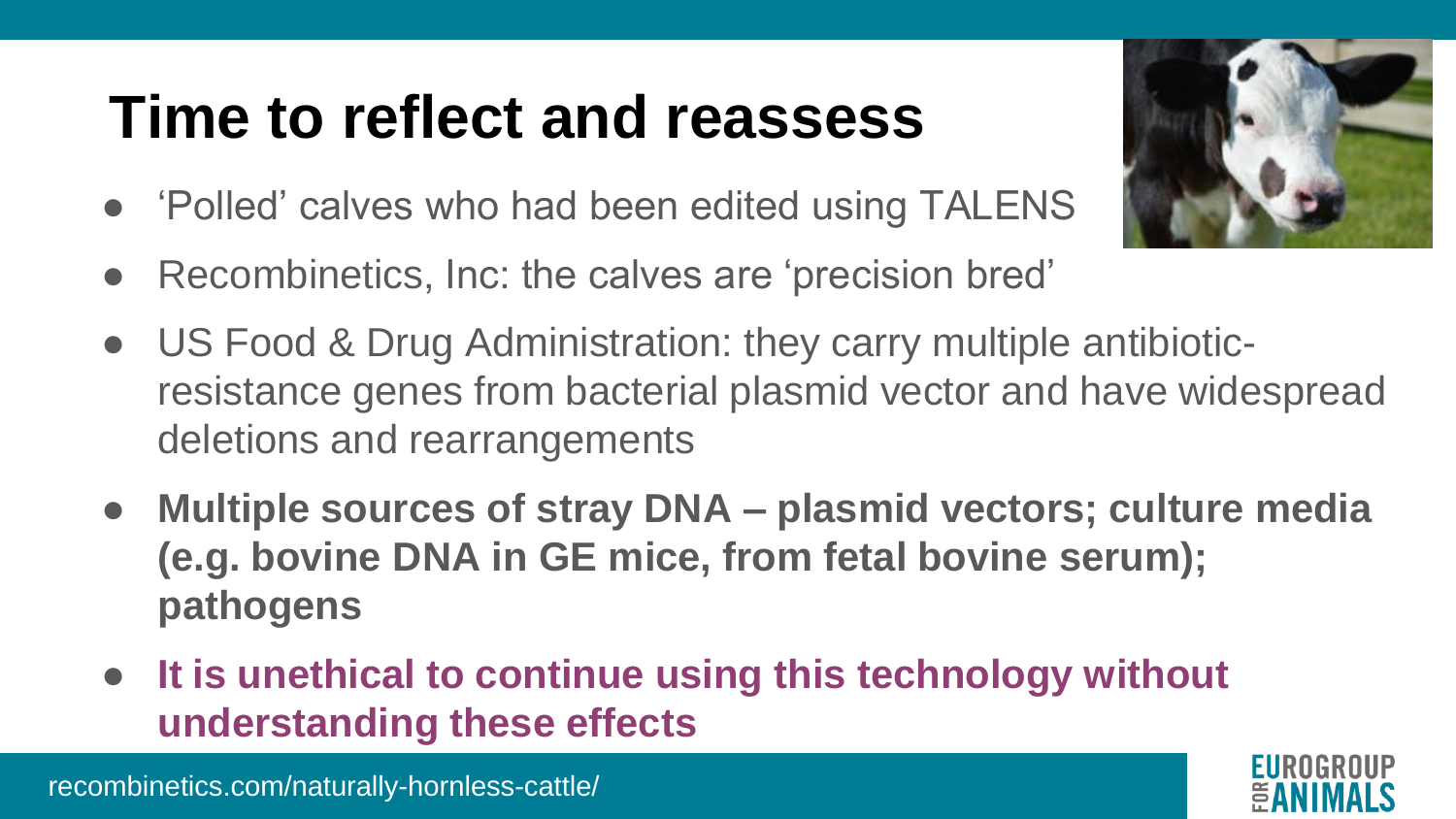#### **Does the purpose of the genome editing make a difference?**

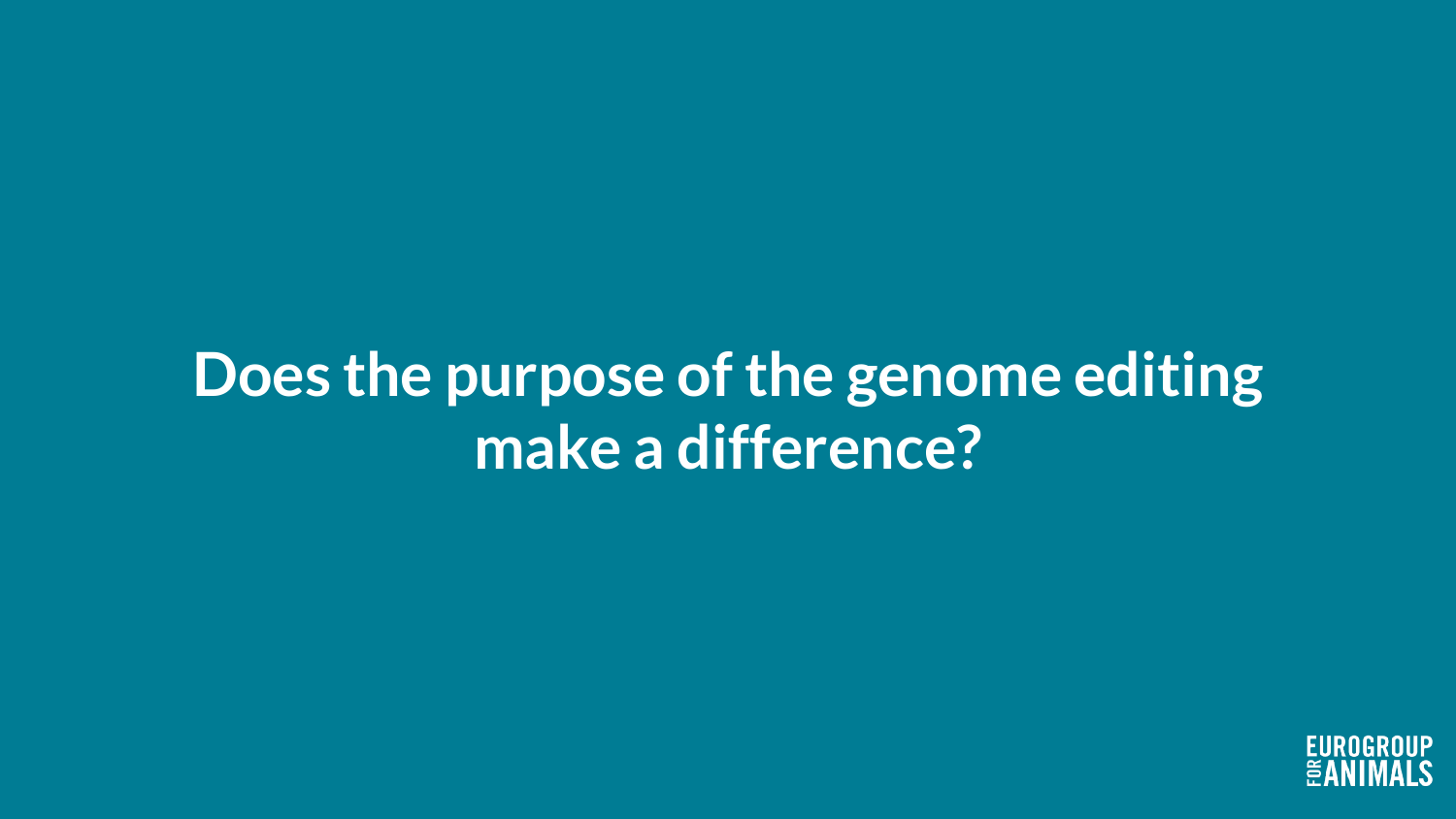# **Some purposes cannot be justified**



- Genome editing companion animals, for appearance, behaviour or to address health issues
- Genome editing animals for food production
	- $\bullet$  These animals are already pushed towards or beyond their biological limits, so GE to increase production is unacceptable
	- GE to 'improve' product quality, or improve disease resistance, are also unacceptable – **there are better approaches to achieving these goals, including 'animal welfare'**

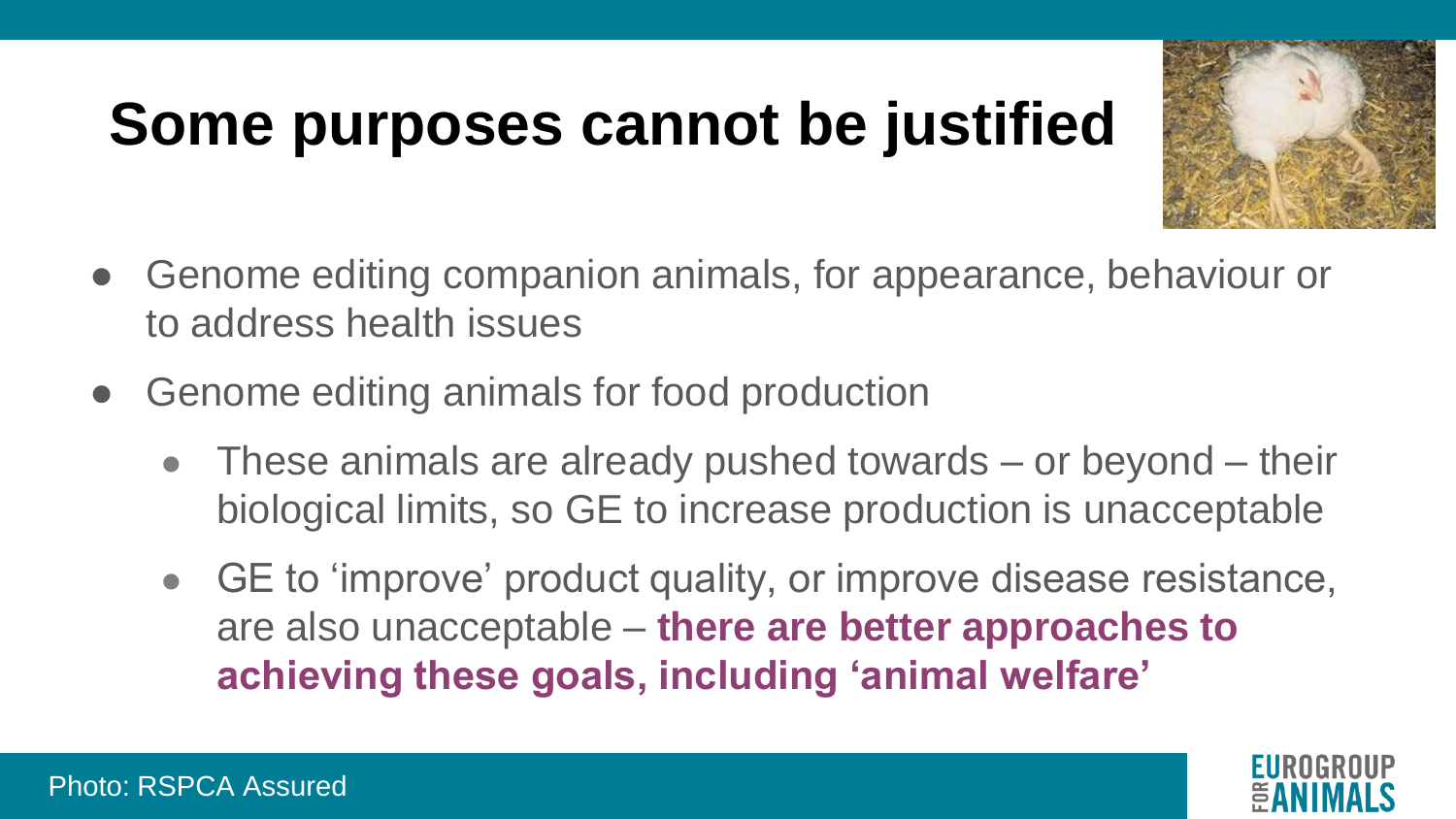# **GE in animal research**

- Directive 2010/63/EU permits harms to animals
- GE is a harm, even if the phenotype is below threshold
- GE has resulted in an explosion in animal numbers, due to the drive to create new lines and the inherent wastage involved
- Companies promote new animal 'models' (e.g. Surrogen's 'humanised swine')
- This treats animals as commodities and lessens the value of animal life





recombinetics.com/gene-editing/surrogen/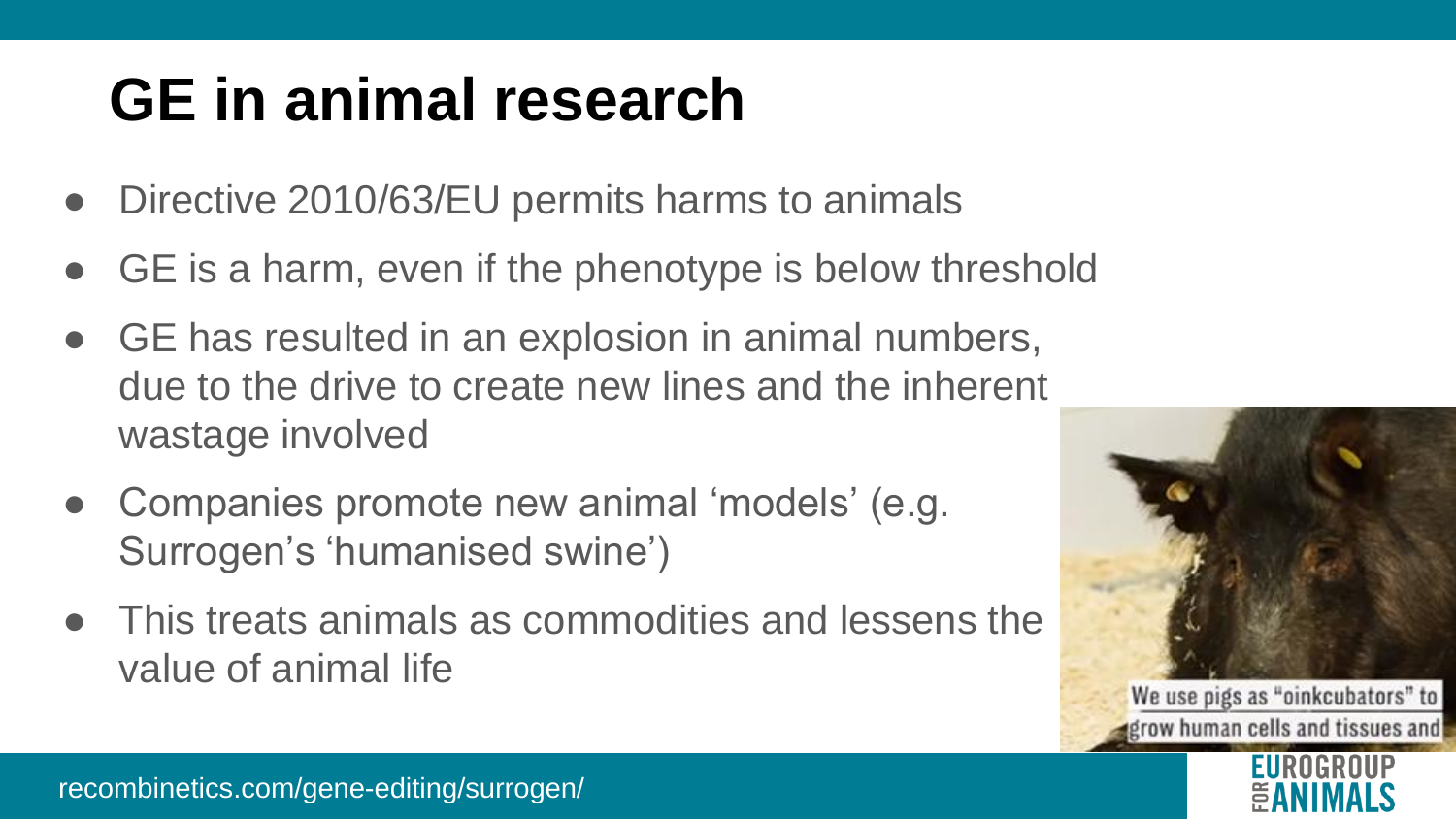#### **Societal concerns are important**

- The public pays for GE research, directly or indirectly
- The drive to use GE technology is outstripping the public debate
- Many people are deeply concerned about the impact of GE on 'naturalness' and the integrity of the animal
- UK Royal Society survey (2017): participants 'not convinced of the need' for GE to increase yield and said it was a 'less acceptable' use of the technology



**Inatural** 

and political debates about science, technology and medicine

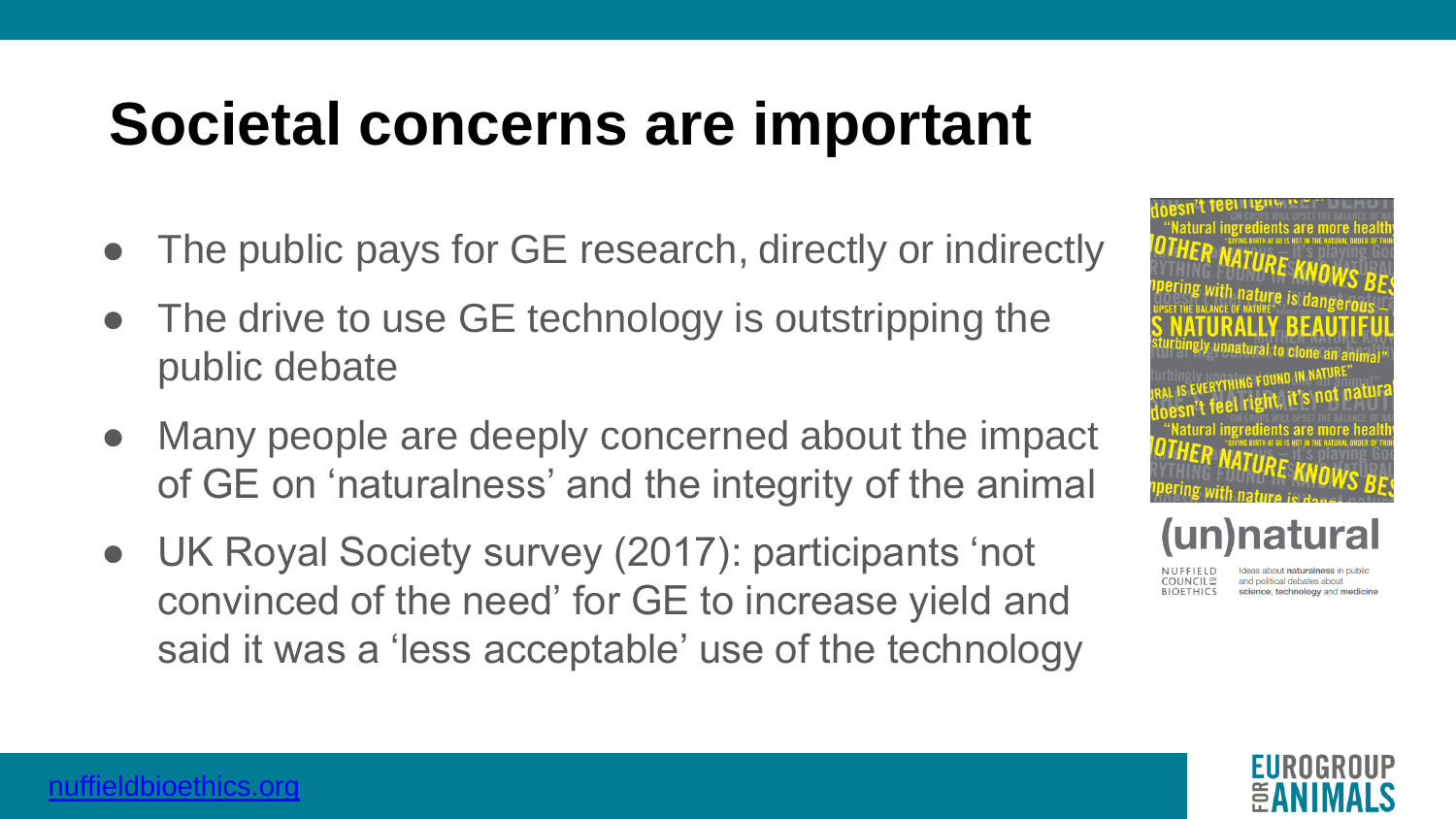## **Public attitudes should not be manipulated**

- Recombinetics: 'precision breeding', AgResearch: 'smart' cattle
- Roslin Institute/Abacus Bio survey on attitudes to GE food products
	- Gene-edited plants and animals were considered together
	- No opportunity to express concerns about animal welfare or ethics
	- Participants expected to accept that GE will always improve animal health
	- Respondents who did not buy meat products were excluded

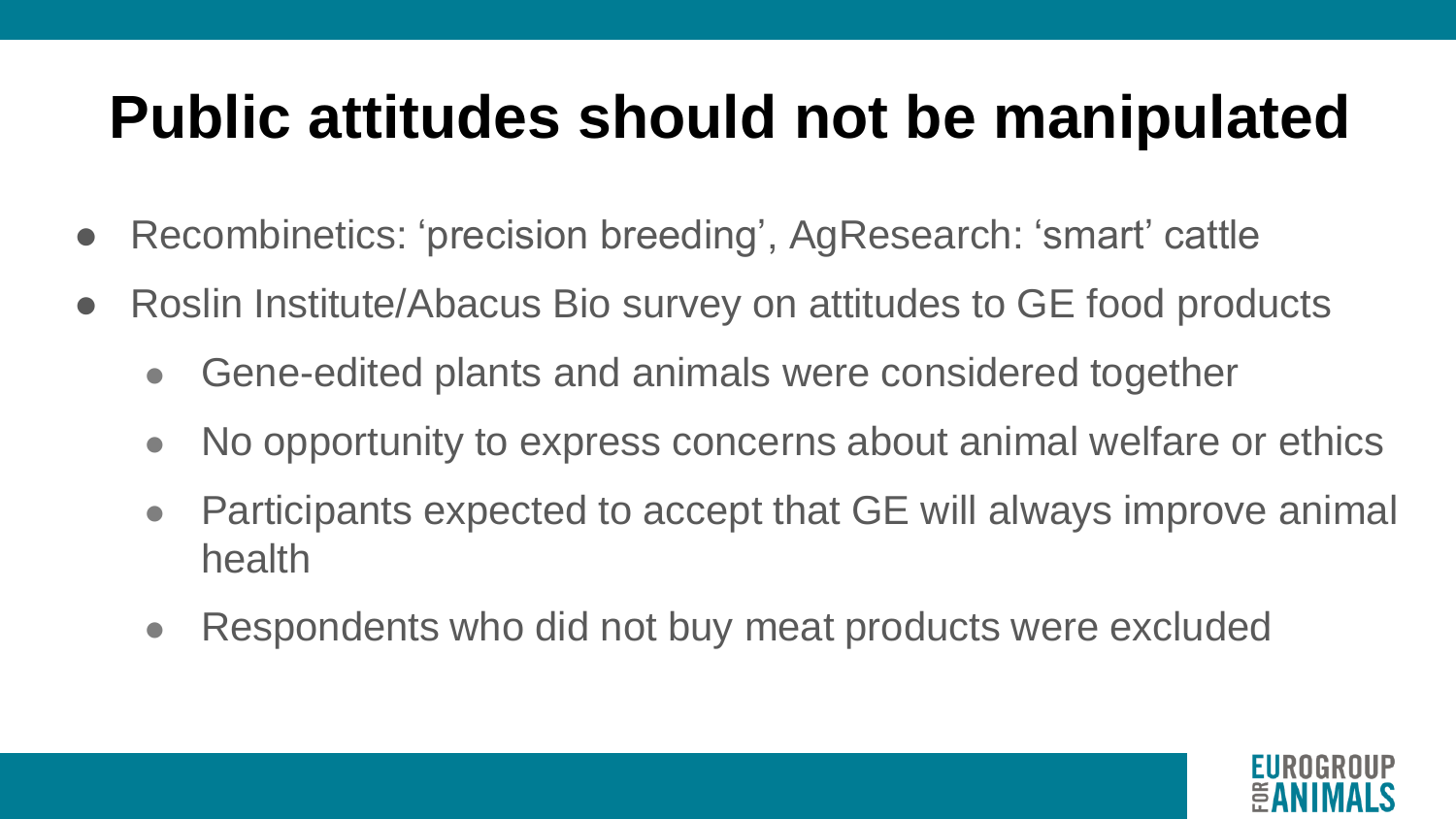### **Proper consultation is essential**

- Public dialogue on Animals Containing Human Materials concerns about potential impact on animal cognition
- **involve.org.uk** *Rethink public engagement for gene editing*
	- A model for engaging 'publics' and stakeholders
	- [nature.com/articles/d41586-018-03269-3](https://www.nature.com/articles/d41586-018-03269-3)

Fully informed public consultation, including risks, harms, ethical issues and alternative approaches